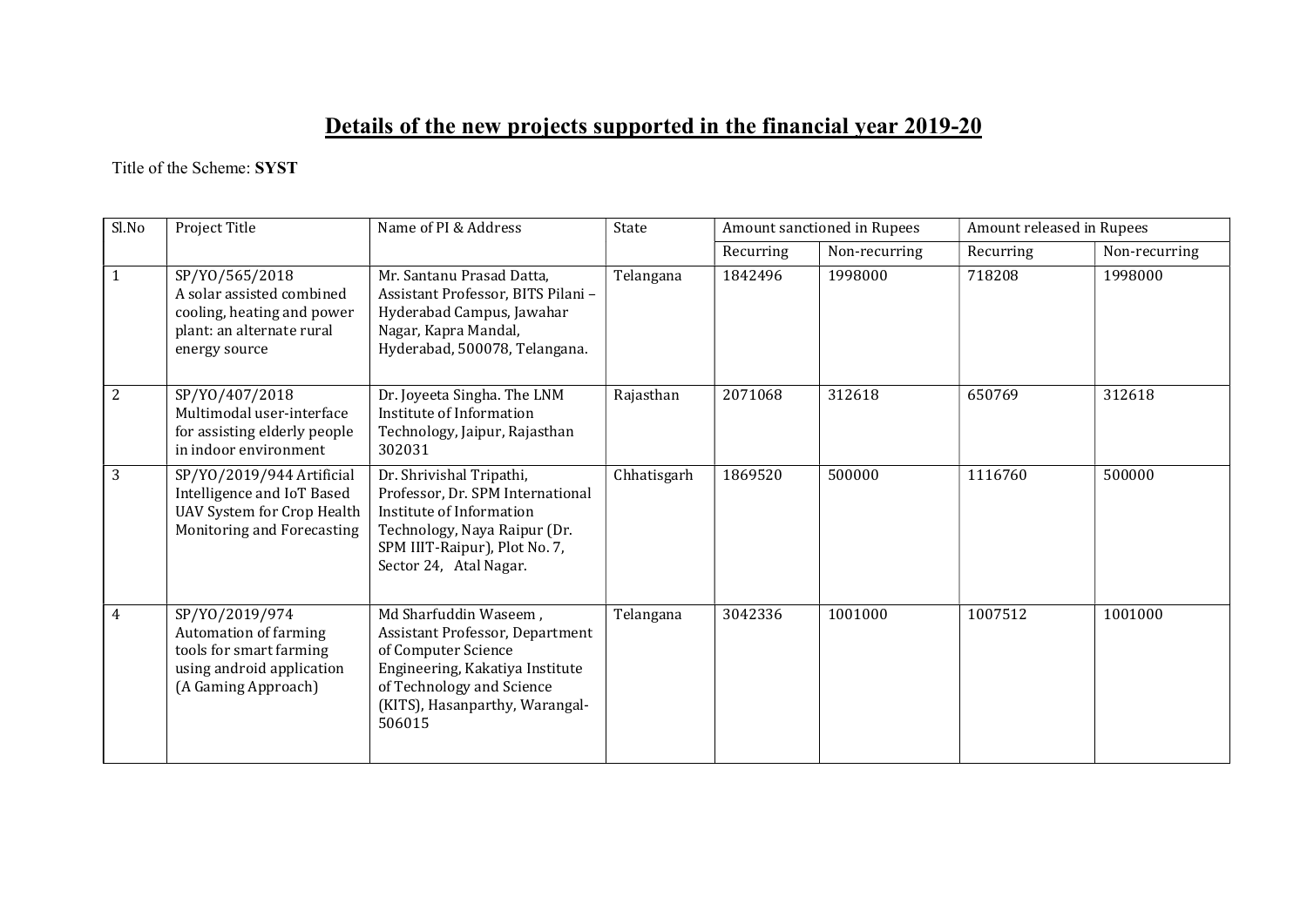| 5              | SP/Y0/2019/1599<br>Sophisticated Flexible<br>super-capacitor for high<br>energy storage application<br>based on nano-materials                         | Dr. CH. Shilpa Chakra , Institute<br>of Science and Technology,<br>Jawaharlal Nehru Technological<br>University Hyderabad(JNTUH),<br>Hyderabad, Kukatpalli-500085,                                                                   | Telangana   | 2769868 | 1638000  | 1028822 | 1638000          |
|----------------|--------------------------------------------------------------------------------------------------------------------------------------------------------|--------------------------------------------------------------------------------------------------------------------------------------------------------------------------------------------------------------------------------------|-------------|---------|----------|---------|------------------|
| 6              | SP/YO/2019/856<br>IoT enabled performance<br>evaluation system for<br>transformers in rural areas                                                      | Mr. Raja Raghavan M, CSIR-<br>Central Scientific Instrument<br>Organization (CSIO), CSIR-<br>Madras Complex, Taramani<br>Chennai-600 113                                                                                             | Tamil Nadu  | 2065632 | 300000   | 1034016 | 300000           |
| $\overline{7}$ | SP/Y0/2019/1345<br>Development of Fresh<br>Water Pearl Culture Unit<br>Based on IoT -Data<br>Analytics                                                 | Dr. Munesh Singh, Assistant<br>Professor, Department of<br>Computer Science and<br>Engineering, Indian Institute of<br><b>Information Technology Design</b><br>and Manufacturing,<br>Melakottaiyur, Kancheepuram,<br>Chennai-600127. | Tamil Nadu  | 1484574 | 155494   | 527304  | 155494           |
| 8              | SP/YO/2019/1425<br>IoT based soil parameter<br>tester for comparison of<br>fertilizer free natural<br>farming and chemical<br>fertilizer based farming | Dr. Ganesh C Patil, Assistant<br>Professor, Centre for VLSI and<br>Nano Technology, Visvesvaraya<br>National Institute of Technology<br>(VNIT), Nagpur-440010,                                                                       | Maharashtra | 2364120 | $\bf{0}$ | 914760  | $\boldsymbol{0}$ |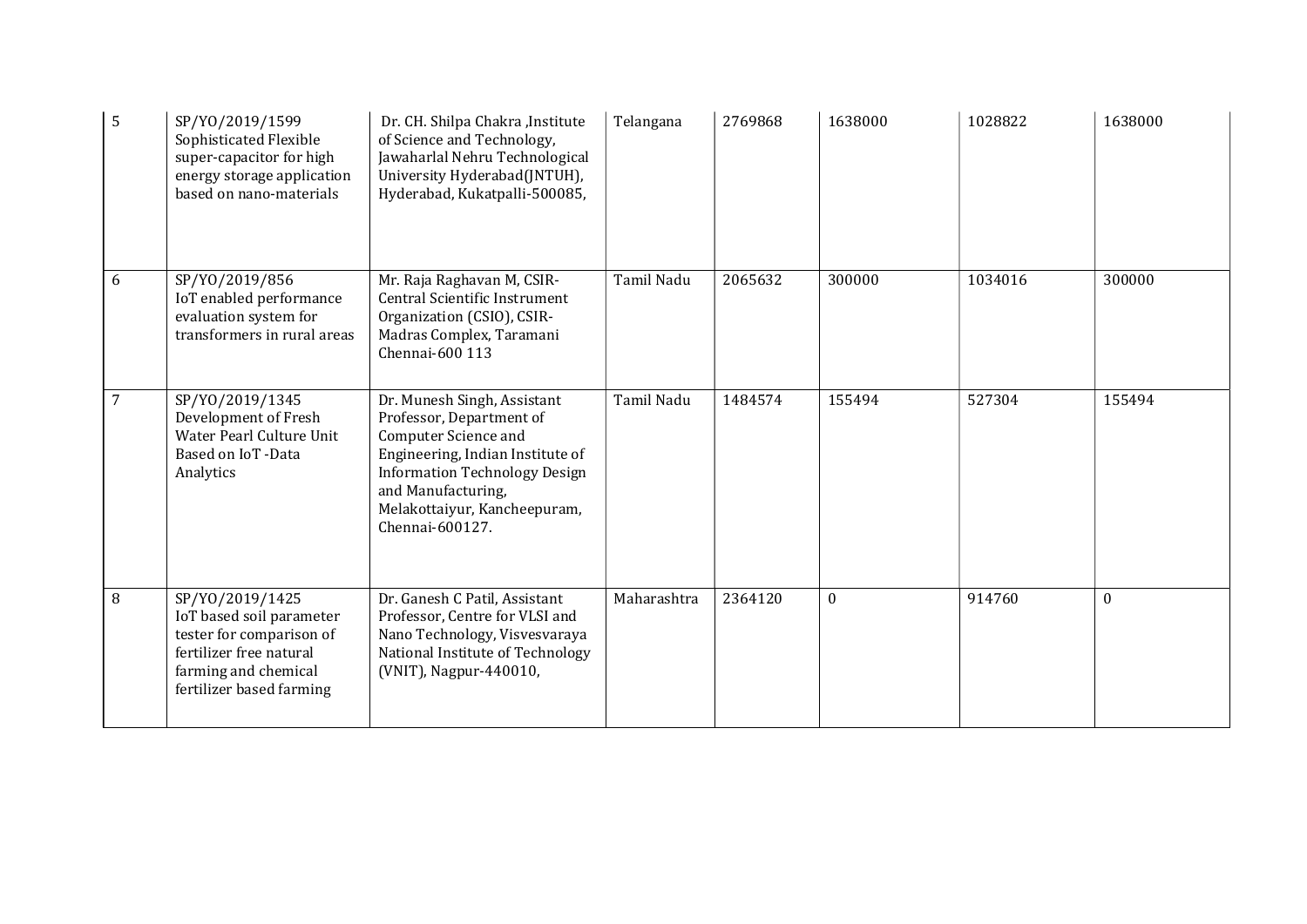| 9  | SP/Y0/2019/1589<br>Utilization of non edible de<br>oiled cakes for<br>environmental<br>sustainability                                                               | Dr. Minal Deshmukh, Assistant<br>Professor, Department of<br>Petroleum and Petrochemical<br>Engineering, Dr. Viswanath<br>Karad MIT World Peace<br>University, Paud road, Kothrud,<br>Pune-411038                                  | Maharashtra        | 2797090 | 2188657 | 1111274          | 2188657 |
|----|---------------------------------------------------------------------------------------------------------------------------------------------------------------------|------------------------------------------------------------------------------------------------------------------------------------------------------------------------------------------------------------------------------------|--------------------|---------|---------|------------------|---------|
| 10 | SP/Y0/2019/989<br><b>Smart Sensor Network</b><br>platform for irrigation<br>scheduling in saffron and<br>rice in Kashmir, India                                     | Dr Eajaz Ahmad Dar, Scientist<br>(Agronomy), Sher-e-Kashmir<br>University of Agricultural<br>Sciences & Technology of<br>Kashmir (SKUAST), Village<br>Lassipora Post Waterhail,<br>Shalimar-191111, Srinagar,<br>Jammu and Kashmir | Jammu &<br>Kashmir | 3106921 | 1242790 | $\Omega$         | 1242790 |
| 11 | SP/Y0/2019/1616<br>Development and Field<br>Validation of a Low Cost<br>Rainbow trout Hatchery<br>Technology for Livelihood<br>Enhancement of Ladakhi<br>Population | Dr. Mohammed Iqbal M Mir,<br>Faculty of Fisheries, Sher E<br>Kashmir University<br>ofAgricultural Sciences and<br>Technology of Kashmir, Rangil,<br>Nagbal.-Srinagar-190 006, Wachi<br>Shopian.                                    | Jammu &<br>Kashmir | 3397544 | 730000  | 1150600          | 730000  |
| 12 | SP/YO/2019/1598<br>Artificial intelligence based<br>vision for grasp<br>classification in prosthetic<br>hands                                                       | Mr. Srikanth Vasamsetti, Senior<br>Scientist, Computational<br><b>Instrumentation Department,</b><br><b>CSIR- Central Scientific</b><br><b>Instruments Organisation</b><br>(CSIO), Sector 30-C, Chandigarh-<br>160030, Punjab      | Punjab             | 2460288 | 492000  | $\boldsymbol{0}$ | 492000  |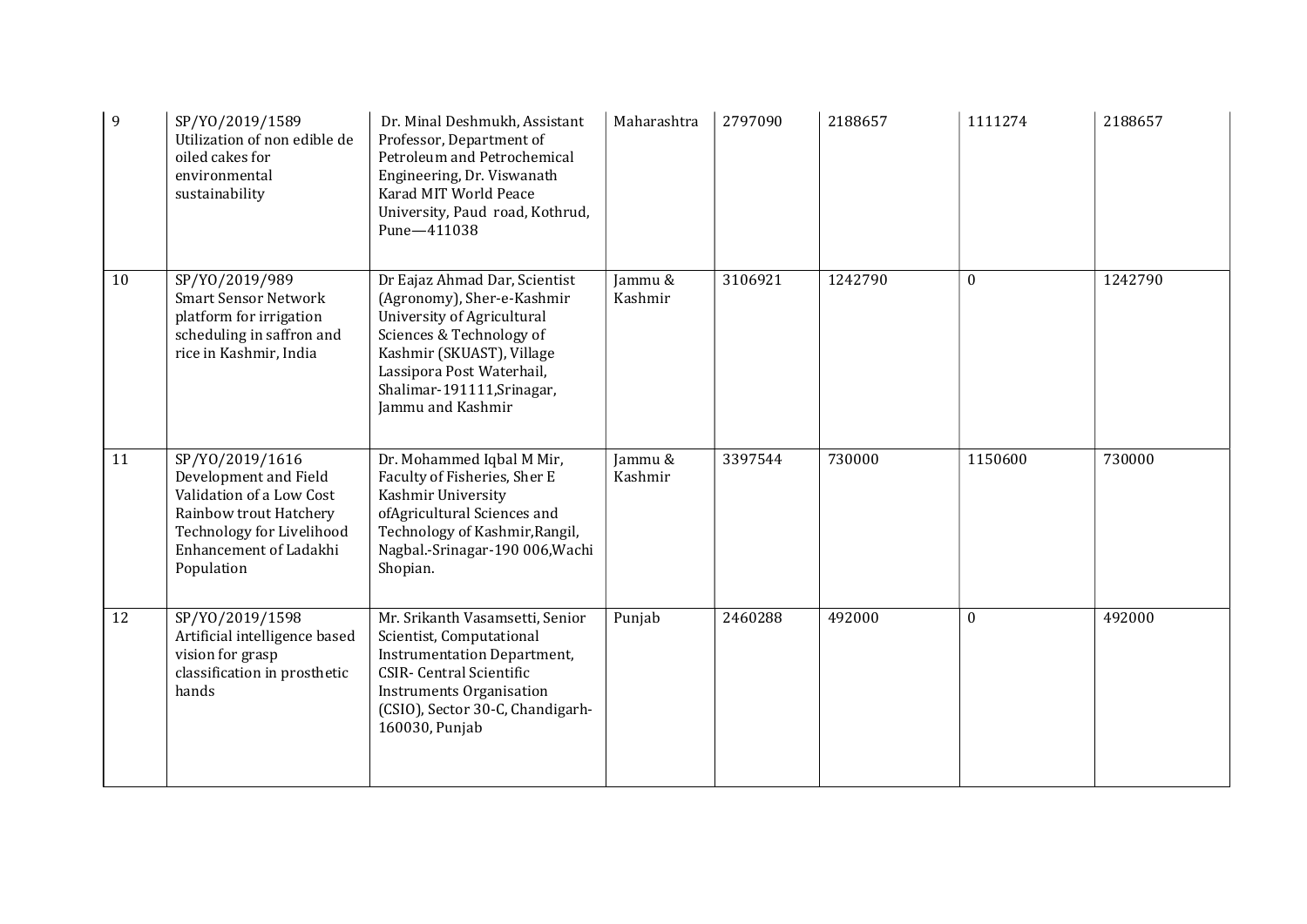| 13 | SP/Y0/2019/1157<br>Adoption of artificial<br>intelligence for the<br>management of potato<br>diseases in Punjab                             | Sh. Amit Verma, Assistant<br>Professor, Chandigarh<br>University, Gharuan, Mohali-<br>140413 (Punjab)                                                           | Punjab            | 2306464 | 897000  | $\mathbf{0}$ | 897000  |
|----|---------------------------------------------------------------------------------------------------------------------------------------------|-----------------------------------------------------------------------------------------------------------------------------------------------------------------|-------------------|---------|---------|--------------|---------|
| 14 | SP/YO/2019/1441<br>Design and development of<br>hybrid delivery system for<br>indigenously developed<br>green cutting fluid                 | Sh. Rahul Katna, Young Scientist,<br>Delhi Institute of Tool<br>Engineering, Maa Anandmayee<br>Marg, Okhla Industrial Area,<br>Phase-II, New Delh-110020.       | Delhi             | 2640448 | 800000  | $\theta$     | 800000  |
| 15 | SP/Y0/2019/1052<br>Design and Development of<br>coconut harvesting robot                                                                    | Dr. Ravi Kumar Mandava,<br>Assistant Professor, Vignan's<br>Foundation for Science,<br>Technology and Research,<br>Vadlamudi, Guntur-522213,<br>Andhra Pradesh. | Andhra<br>Pradesh | 2195166 | 121500  | $\Omega$     | 101500  |
| 16 | SP/Y0/2019/948<br>Synthesis of High Strength<br>and corrosion resistant<br>nanostructures stainless<br>steels by selective laser<br>melting | Dr. Shamanth V, Associate<br>Professor, REVA University,<br>Rukmini Knowledge Park,<br>Kattigenahalli, Yelahanka,<br>Bangalore 560064, Karnataka.               | Karnataka         | 2505196 | 925000  | $\theta$     | 925000  |
| 17 | SP/Y0/2019/904<br>Design and Development of<br>sensor based early pest<br>detection technology                                              | Er. Utpal Ekka, Scientist, Div. of<br>Agricultural Engineering, ICAR-<br>Indian Agricultural Research<br>Institute, Pusa Campus, New<br>Delhi. 110012           | Delhi             | 1130542 | 2278773 | 629422       | 2278773 |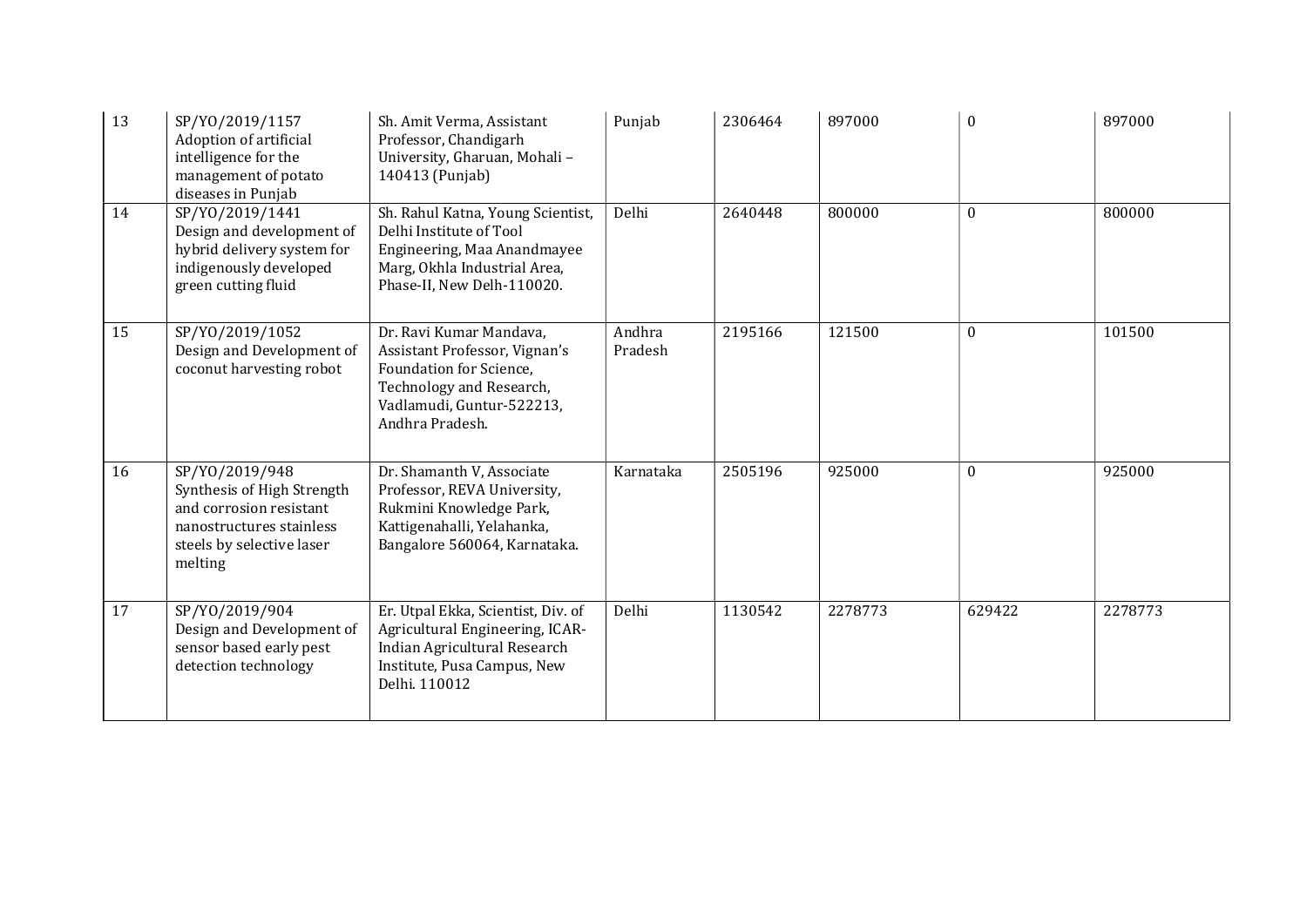| 18 | SP/Y0/2019/1123<br>Laser additive<br>manufacturing of tungsten<br>carbide tool for friction stir<br>welding of aluminium to<br>steel                                                      | Dr. Shitanshu Shekhar<br>Chakraborty, Scientist, CSIR -<br>Central Mechanical Engineering<br>Research Institute (CMERI), M.<br>G. Avenue, Durgapur - 713209,<br>West Bengal                                                  | West Bengal       | 2738439 | 966482  | 803079           | 966482  |
|----|-------------------------------------------------------------------------------------------------------------------------------------------------------------------------------------------|------------------------------------------------------------------------------------------------------------------------------------------------------------------------------------------------------------------------------|-------------------|---------|---------|------------------|---------|
| 19 | SP/Y0/2019/1579<br>Integrated low pressure<br>membrane system (ILPMS)<br>for water purification and<br>disinfection                                                                       | Mr. Swatantra Pratap Singh,<br>Assistant Professor, Department<br>of Environmental Science and<br>Engineering, Indian Institute of<br>Technology (IIT) Bombay,<br>Powai, Mumbai-400076,<br>Maharashtra.                      | Maharashtra       | 2790828 | 1900000 | $\boldsymbol{0}$ | 1900000 |
| 20 | SP/Y0/2019/1432<br><b>Rationally Designed</b><br>Flexible Three Dimensional<br>Interconnected<br>piezoelectric composites<br>foam for Highly Efficient<br>Mechanical Energy<br>Harvesting | Dr. R. Ananthakumar, Junior<br>Scientist, School of Advanced<br>Research in Polymers, LARPM,<br><b>Central Institute of Plastic</b><br>Engineering & Technology, B/25,<br>CNI Complex, Patia,<br>Bhubaneswar-751024, Odisha. | Odisha            | 2320260 | 650000  | $\Omega$         | 650000  |
| 21 | SP/Y0/2019/879<br>Design and development of<br>induction based air assisted<br>electrostatic sprayer                                                                                      | Dr. Bikram Jyoti, Scientist, ICAR<br>- Central Institute of Agricultural<br>Engineering, Nabibagh, Berasia<br>Road, Bhopal, 462038, Madhya<br>Pradesh.                                                                       | Madhya<br>Pradesh | 2518260 | 1100000 | $\Omega$         | 1100000 |